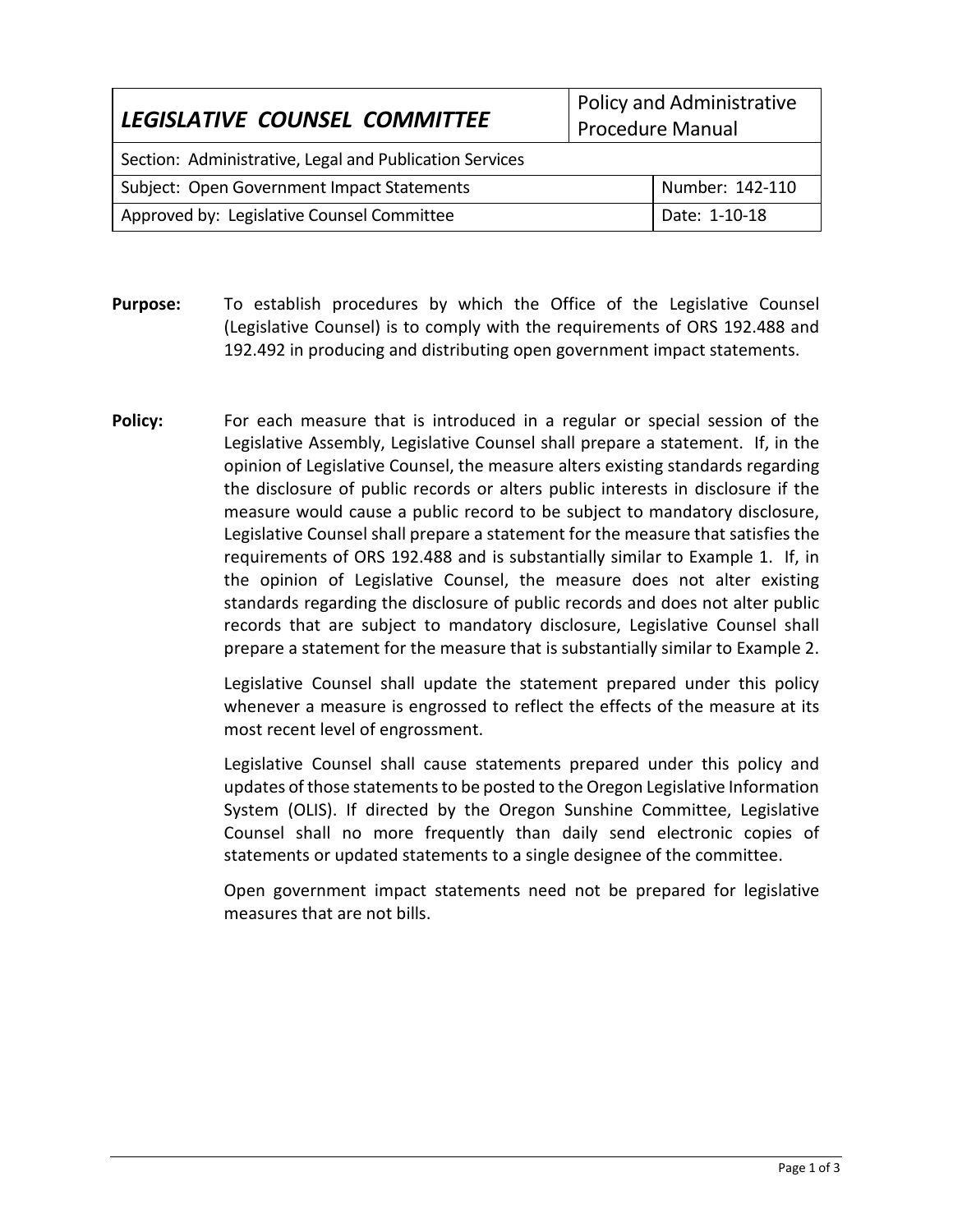Dexter A. Johnson LEGISLATIVE COUNSEL



900 COURT ST NE S101<br>SALEM, OREGON 97301-4065<br>(503) 986-1243<br>FAX: (503) 373-1043 egonlegislature.go

# **Open Government Impact Statement**

79th Oregon Legislative Assembly 2017 Regular Session

Measure: SB 481 - A Only Impacts on Original or Engrossed Versions are Considered Official

Prepared by: Cameron D. Miles 1/2/2018 Date:

### $\geq$  SUMMARY

Defines "business day" for purposes of public records. Establishes time frames for public body responses to public records requests. Requires Attorney General to maintain catalog of public records law exemptions. Provides protections against liability and privilege waivers resulting from public records disclosures. Clarifies appeal procedures for reviews of public records requests.

#### Open Government Impact ←

This measure conforms to Legislative Counsel standards for drafting measures that establish exemptions from disclosure of public records.

This measure establishes time frames for responding to public records requests, which will likely result in public records being made available in a shorter period of time. In responding to public records requests, the measure requires public bodies to state any exemptions claimed and then notify requesters of their appeal rights. The measure also relieves public bodies from liability for the improper release of public records, provided the release was done in good faith and not otherwise prohibited by a court order or state or federal law. Finally, the measure clarifies that release of a public record pursuant to a public records request is not a voluntary disclosure for claiming privilege. Together these provisions will likely reduce the frequency at which public bodies claim exemptions from public records disclosure laws.

The summary is the same as the measure summary at the beginning of the bill. It will be the summary for the corresponding engrossment level that the impact statement is being prepared for, without showing deletions or indicating new text as bold.

The open government impact entry describes Legislative Counsel's determinations under ORS 192.488 (2), which provides that "an open government impact statement must:

(a) State whether the measure conforms to any standards adopted by the Legislative Counsel for drafting measures that establish exemptions from disclosure of public records; and

(b) Describe how the measure would alter existing standards regarding the disclosure or exemption from disclosure of public records and how the measure would impact public interests in disclosure that would be served if the public record were subject to mandatory disclosure."

Page 1 of 1

**SB 481 - A**